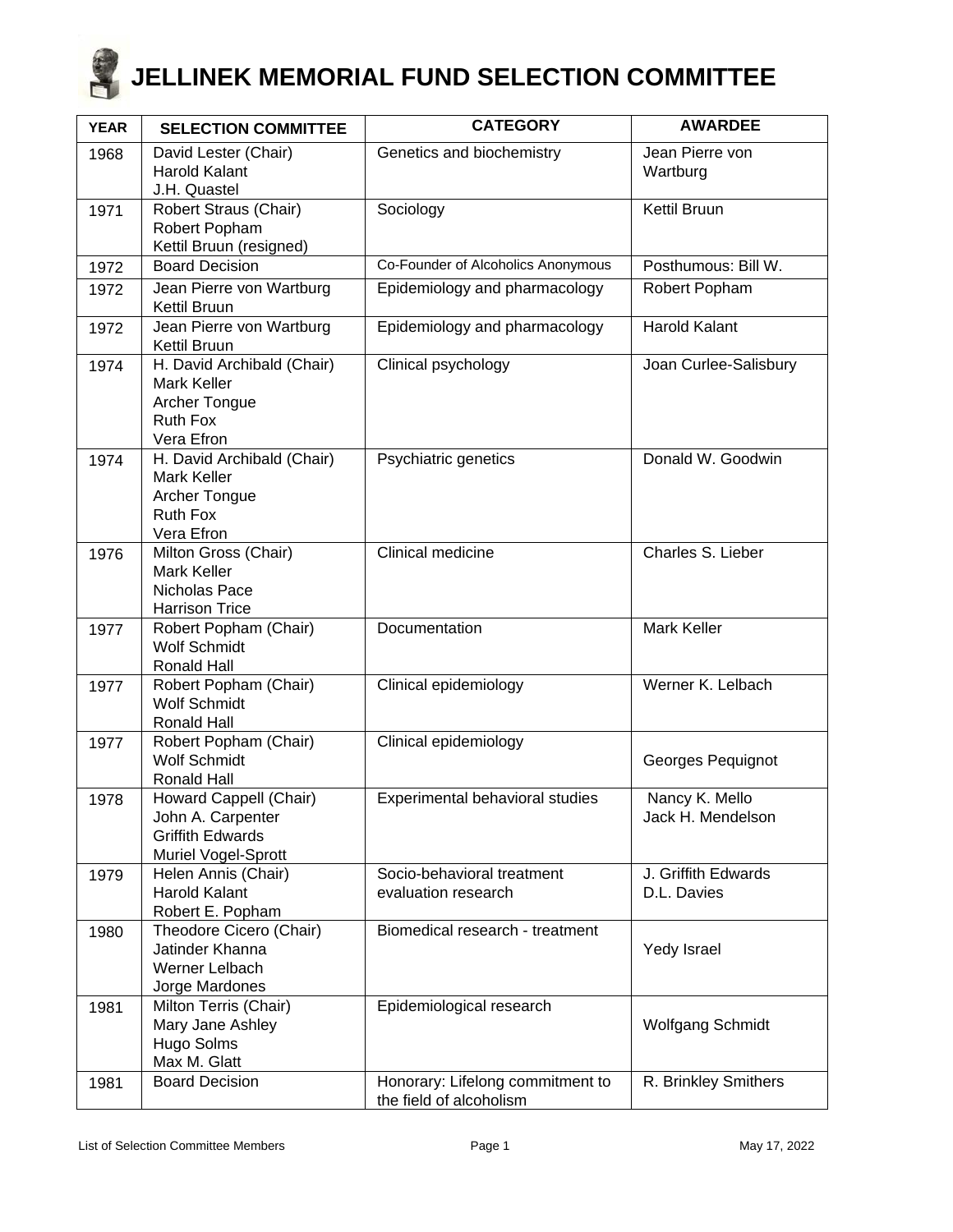| 1982 | Harold Kalant (Chair)                        | Research in clinical medicine                                                | Albert J. Tuyns       |
|------|----------------------------------------------|------------------------------------------------------------------------------|-----------------------|
|      | Harold O. Conn<br>Charles S. Davidson        |                                                                              |                       |
|      | John Lindenbaum                              |                                                                              |                       |
|      | <b>Ernest Noble</b>                          |                                                                              |                       |
| 1983 | Griffith Edwards (Chair)                     | Social science research                                                      | Robin Room            |
|      | Kettil Bruun                                 |                                                                              | Klaus Mäkelä          |
| 1985 | Jack Mendelson<br>Boris Tabakoff (Chair)     | Medical and biological research                                              | Paul Lemoine          |
|      | Mary Jane Ashley                             |                                                                              | Ann P. Streissguth    |
|      | Ting-Kai Li                                  |                                                                              |                       |
|      | <b>Ulf Rydberg</b>                           |                                                                              |                       |
| 1986 | Yedy Israel (Chair)                          | Experimental research on                                                     | Ting-Kai Li           |
|      | James D. Beard<br><b>Richard Deitrich</b>    | alcoholism                                                                   |                       |
|      | Nancy Mello                                  |                                                                              |                       |
|      | Don Walker                                   |                                                                              |                       |
| 1986 | <b>Board Decision</b>                        | Honorary: Outstanding                                                        | H. David Archibald    |
|      |                                              | achievements in advancing                                                    |                       |
|      |                                              | knowledge in the national and<br>international alcohol fields                |                       |
| 1987 | Klaus Mäkelä (Chair)                         | Social sciences                                                              | Ole-Jørgen Skog       |
|      | Robert G. Niven                              |                                                                              |                       |
|      | Robin Room                                   |                                                                              |                       |
|      | <b>Wolf Schmidt</b>                          |                                                                              |                       |
|      | George Vaillant<br>Muriel Vogel-Sprott       |                                                                              |                       |
| 1988 | James Rankin (Chair)                         | Biological and medical: clinical                                             | <b>Boris Tabakoff</b> |
|      |                                              |                                                                              |                       |
| 1989 | Robin Room (Chair)                           | Social and behavioural sciences:                                             | G. Alan Marlatt       |
|      | Ray Hodgson                                  | experimental                                                                 |                       |
|      | Nancy Mello                                  |                                                                              |                       |
| 1990 | Adrian Wikinson<br><b>Board Decision</b>     | Honorary: Outstanding contribution                                           | Archer Tongue         |
|      |                                              | to knowledge in the field of alcohol                                         |                       |
|      |                                              | studies                                                                      |                       |
| 1991 | Ole-Jørgen Skog (Chair)                      | Epidemiology and population                                                  | George E. Vaillant    |
|      | Mary Jane Ashley                             | studies                                                                      |                       |
| 1992 | <b>Albert Tuyns</b><br>John Saunders (Chair) | Biological and medical research                                              | Jorge Mardones        |
|      | Hiromasa Ishii                               |                                                                              |                       |
|      | Mikko Salaspuro                              |                                                                              |                       |
| 1992 | <b>Board Decision</b>                        | Honorary: Outstanding pioneer work in<br>the treatment and rehabilitation of | Max Glatt             |
|      |                                              | alcoholics                                                                   |                       |
| 1993 | Klaus Mäkelä (Chair)                         | Social and cultural studies                                                  | <b>Sally Casswell</b> |
|      | Salme Ahlström                               |                                                                              |                       |
|      | <b>Thomas Harford</b>                        |                                                                              | William R. Miller     |
| 1994 | G. Alan Marlatt (Chair)<br>Nick Heather      | Behavioral (experimental or<br>clinical) studies                             |                       |
|      | Nancy Mello                                  |                                                                              |                       |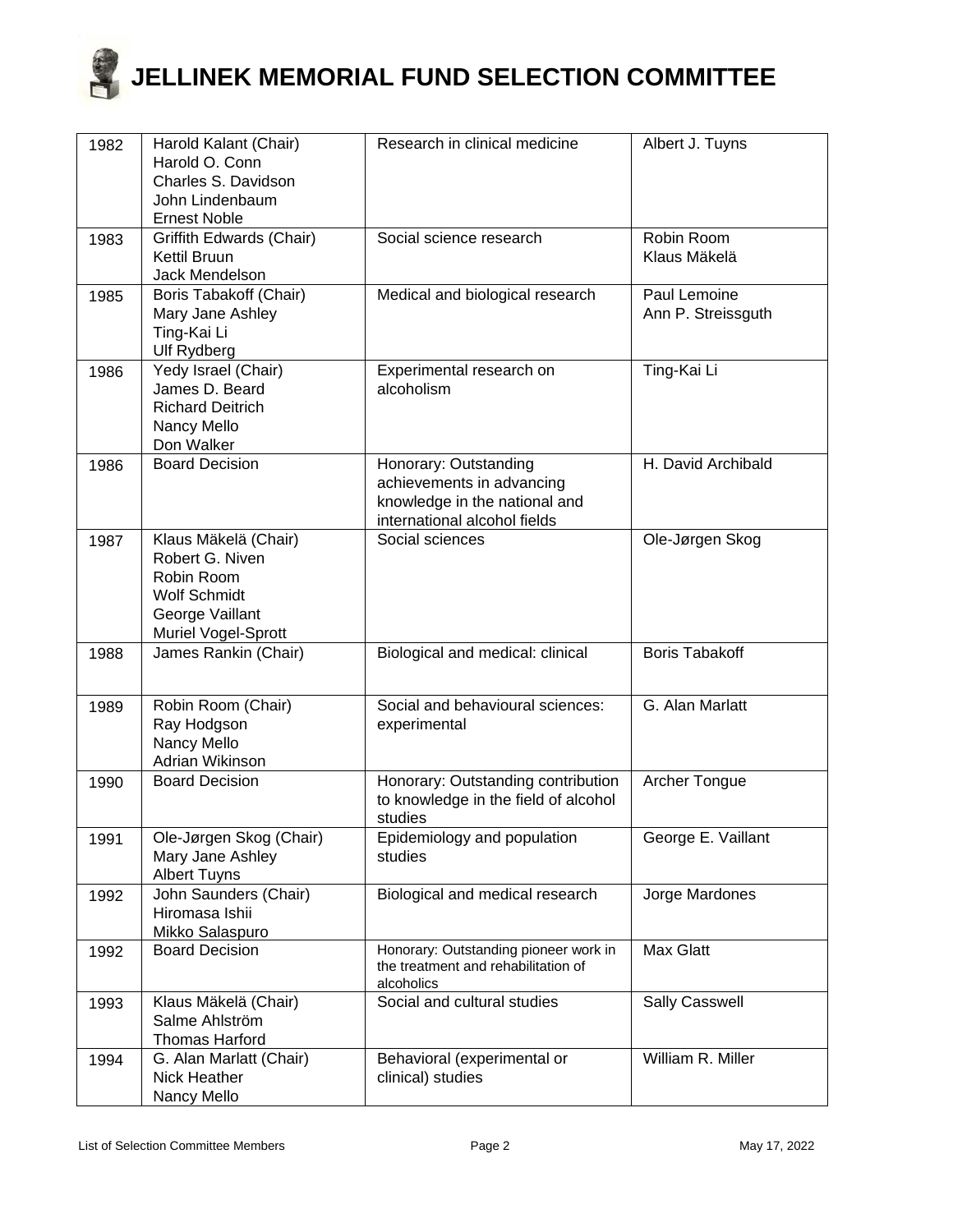

| 1995 | Thomas Harford (Chair)<br><b>Sally Casswell</b><br>Roberta Ferrence                                  | Epidemiology and population<br>studies                                                                                                                                                               | Harold D. Holder                          |
|------|------------------------------------------------------------------------------------------------------|------------------------------------------------------------------------------------------------------------------------------------------------------------------------------------------------------|-------------------------------------------|
| 1996 | Boris Tabakoff (Chair)<br>Esteban Mezey<br>Mikko Salaspuro                                           | Biological and medical research                                                                                                                                                                      | Dora B. Goldstein                         |
| 1997 | Sally Casswell (Chair)<br><b>Jack Blocker</b><br>Alan Maynard                                        | Social, cultural and policy studies                                                                                                                                                                  | Pekka Sulkunen                            |
| 1998 | Howard Blane (Chair)<br>Agneta Öjehagen<br>Sharon Wilsnack                                           | Behavioral (clinical &<br>experimental) studies                                                                                                                                                      | <b>Oscar Parsons</b>                      |
| 1999 | David Hawks (Chair)<br>Thomas K. Greenfield                                                          | Epidemiology and population<br>studies                                                                                                                                                               | Alexander C. Wagenaar<br>Kaye M. Fillmore |
| 2000 | Charles Lieber (Chair)<br>Gian Luigi Gessa<br>Kathyrn E. Kitson                                      | Biological and medical research                                                                                                                                                                      | Henri Begleiter                           |
| 2001 | Pekka Sulkunen (Chair)<br>Irmgard Eisenbach-Stangl,<br>Paul Roman<br>Robin Room                      | Social, cultural and policy studies                                                                                                                                                                  | Jacek Moskalewicz                         |
| 2002 | William R. Miller (Chair)<br>Alan Marlatt<br>Barbara McCrady<br>Adrian Wilkinson                     | Behavioral (clinical &<br>experimental) studies                                                                                                                                                      | Mark B. Sobell                            |
| 2003 | Harold D. Holder (Chair)<br>Mary Jane Ashley<br>Kari Poikolainen                                     | Epidemiology and population<br>studies                                                                                                                                                               | Jürgen Rehm                               |
| 2003 | <b>Board Decision</b>                                                                                | Honorary: For his vision and<br>leadership over many years, in<br>promoting and facilitating scientific<br>research on the etiology,<br>treatment, and prevention of<br>alcohol abuse and dependence | Enoch Gordis                              |
| 2004 | Ting-Kai Li (Chair)<br>Hiromasa Ishii (resigned)<br>Yedy Israel<br>Karl Mann                         | Biological and medical research                                                                                                                                                                      | <b>Robert Adron Harris</b>                |
| 2005 | Salme Ahlstrom (Chair)<br>Jürgen Rehm<br>Virginia Berridge                                           | Social, cultural and policy studies                                                                                                                                                                  | Thomas F. Babor                           |
| 2006 | Richard Fuller (Chair)<br>Nick Heather (resigned)<br>Karl Mann<br>Nancy Mello<br>Muriel Vogel-Sprott | Behavioral (clinical &<br>experimental) studies                                                                                                                                                      | Marc A. Schuckit                          |
| 2007 | Sharon Wilsnack (Chair)<br><b>Christine Godfrey</b><br><b>Arthur Klatsky</b><br>Jacek Moskalewiciz   | Epidemiology and population<br>studies                                                                                                                                                               | <b>Bridget Grant</b>                      |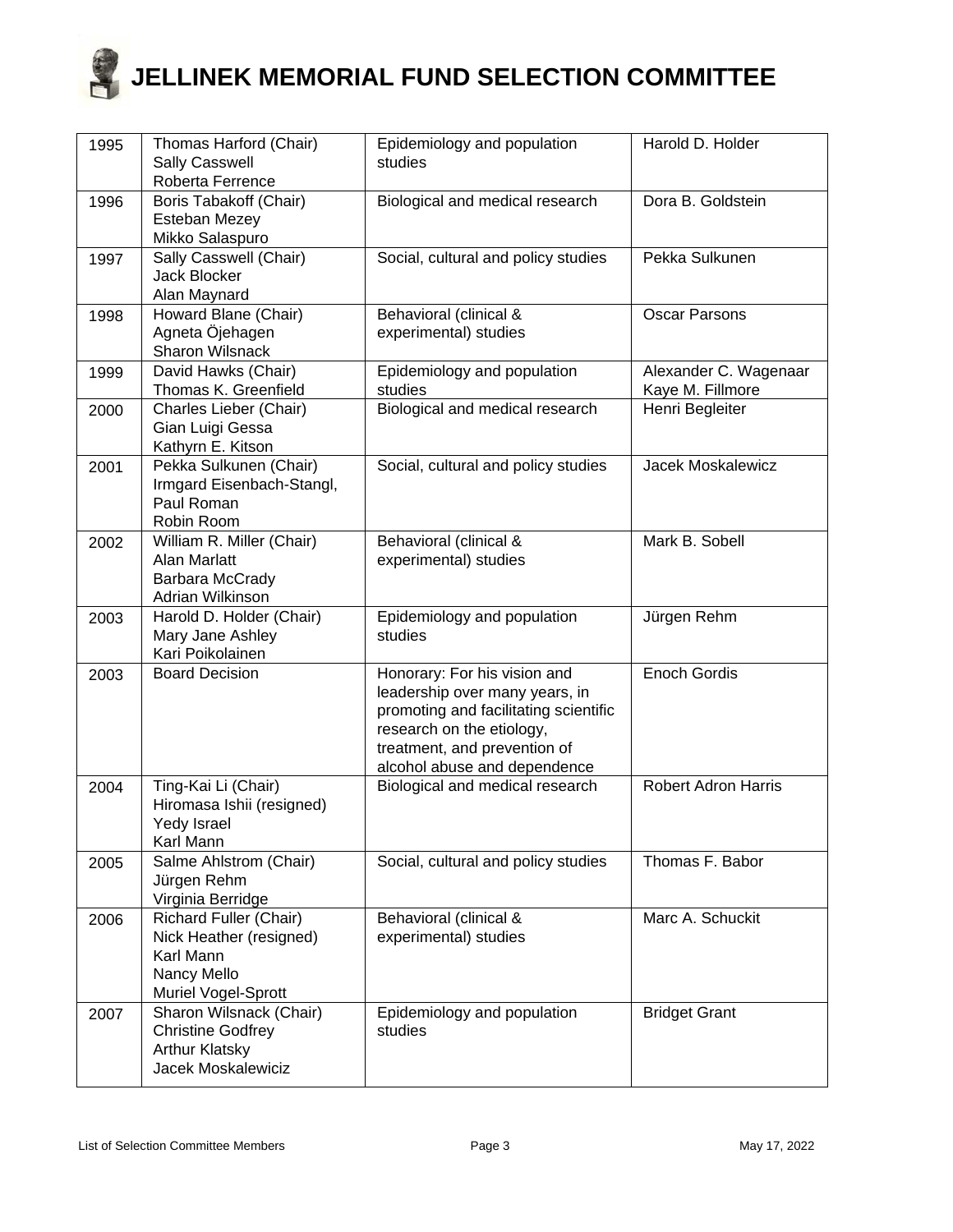| 2008 | R. Adron Harris (Chair)<br>Howard J. Edenberg<br><b>Clive Harper</b><br>Mikko Salaspuro                                                                           | Biological and medical research                 | Paula L. Hoffman                   |
|------|-------------------------------------------------------------------------------------------------------------------------------------------------------------------|-------------------------------------------------|------------------------------------|
| 2009 | Thomas F. Babor (Chair)<br><b>Jack Blocker</b><br><b>Sally Casswell</b><br>Ragnar Hauge<br>María Elena Melina-Mora                                                | Social, cultural and policy studies             | No award                           |
| 2010 | Anja Koski-Jännes (Chair)<br>Ken Leonard<br>Karl Mann<br>Kenneth Sher<br><b>Reinout Wiers</b>                                                                     | Behavioral (clinical &<br>experimental) studies | Jim Orford                         |
| 2011 | Jürgen Rehm (Chair)<br><b>Vivek Benegal</b><br>Wei Hao<br>Pia Mäkelä<br><b>Charles Parry</b><br>Maree Teesson                                                     | Epidemiology and Population<br><b>Studies</b>   | Deborah A. Dawson<br>Deborah Hasin |
| 2012 | Markus Heilig (Chair)<br>Andrew Heath<br>Susumu Higuchi<br>Yedy Israel<br>Marsha Morgan                                                                           | Biological and medical research                 | Charles P. O'Brien                 |
| 2013 | Wayne Hall (Chair)<br>Deborah Dawson<br><b>Tom Hartford</b><br><b>Bundit Sornpaisarn</b>                                                                          | Social, cultural and policy studies             | Timothy R. Stockwell               |
| 2014 | Kathleen A. Grant (Chair)<br>Gerhard Bühringer<br>Gian-Carlo Colombo<br>Stephanie O'Malley<br>Jim Orford                                                          | Behavioral (clinical &<br>experimental) studies | Linda Carter Sobell                |
| 2015 | Deborah Hasin (Chair)<br><b>Ronald Knibbe</b><br>Ronaldo Laranjeira<br>Michael Lynskey<br>Maria Elena Medina-Mora                                                 | Epidemiology and Population<br><b>Studies</b>   | Guilherme L.G. Borges              |
| 2016 | Harriet de Wit (Chair)<br>Theodora Duka<br>Paula Hoffman<br>Henry Kranzler<br>Robert O. Messing<br><b>Toshikazu Saito</b><br>Bo Söderpalm<br>John Baird Whitfield | Biological and medical research                 | John H. Krystal                    |
| 2017 | Pekka Sulkunen (Chair)<br>Thomas K. Greenfield<br>Kypros Kypri<br>Ilana Pinsky                                                                                    | Social, and cultural studies                    | <b>Nick Heather</b>                |